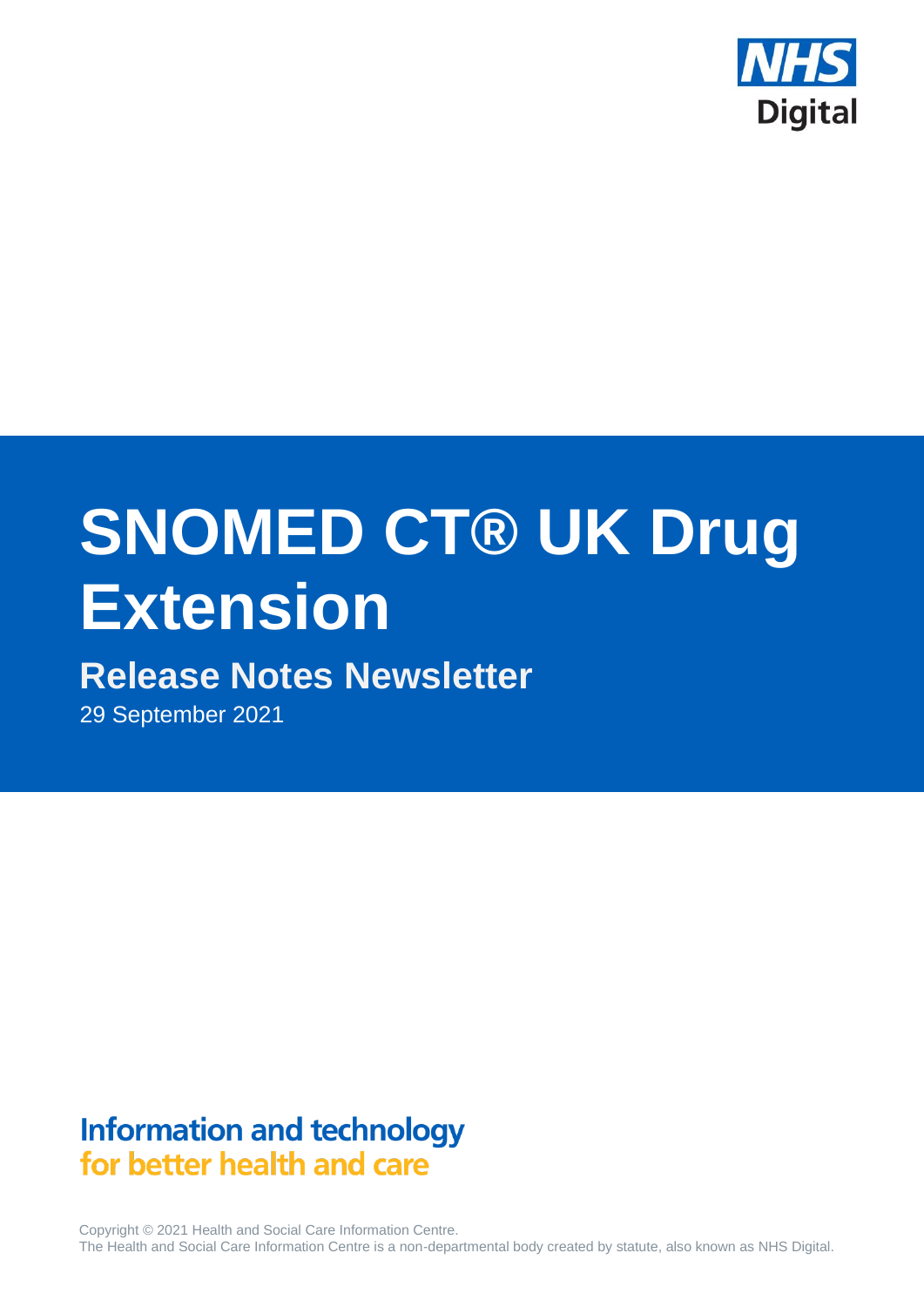## This document covers the data provided in Release Format 2 (RF2) of SNOMED CT

The Release Notes Newsletter has been constructed to add further clarification to some dm+d content that has been identified as requiring such (due to e.g. differences between dm+d approach and that of current drug catalogues) and to communicate changes to the release and forthcoming changes to future releases.

This document is intended to be adjunct to, not a replacement, for other documentation already available, and should be read in conjunction with current published dm+d documentation available through the 'dm+d resources' section of the [dm+d website.](https://www.nhsbsa.nhs.uk/pharmacies-gp-practices-and-appliance-contractors/dictionary-medicines-and-devices-dmd) SNOMED CT UK Edition [notices and known issues](https://hscic.kahootz.com/connect.ti/t_c_home/view?objectId=14224752) are published on [Delen,](https://hscic.kahootz.com/connect.ti/t_c_home) the NHS Digital terminology and classifications collaboration site.

All queries (omissions, perceived inaccuracies etc) about this document should be directed to the NHS Digital, Standards Delivery helpdesk [\(information.standards@nhs.net\)](mailto:information.standards@nhs.net).

Please note:

- The content of this document is intended to support implementation and usage of dm+d and is not a replacement for good system design.
- This document will be subject to update further to user feedback and any changes to dm+d content or structure.
- Whilst the first section may see little change (but see note above) the final sections detail changes and forthcoming changes to specific releases and content will therefore be updated with each release.

\*This document is designed to support dm+d content in general but specifically the SNOMED CT<sup>1</sup> UK Drug Extension. For more information about all components and releases relating to dm+d see the [dm+d website](https://www.nhsbsa.nhs.uk/pharmacies-gp-practices-and-appliance-contractors/dictionary-medicines-and-devices-dmd)

<sup>1</sup> SNOMED® and SNOMED CT® are registered trademarks of the International Health Terminology Standards Development Organisation (IHTSDO®) [\(www.snomed.org\)](http://www.snomed.org/). SNOMED CT® was originally created by the College of American Pathologists.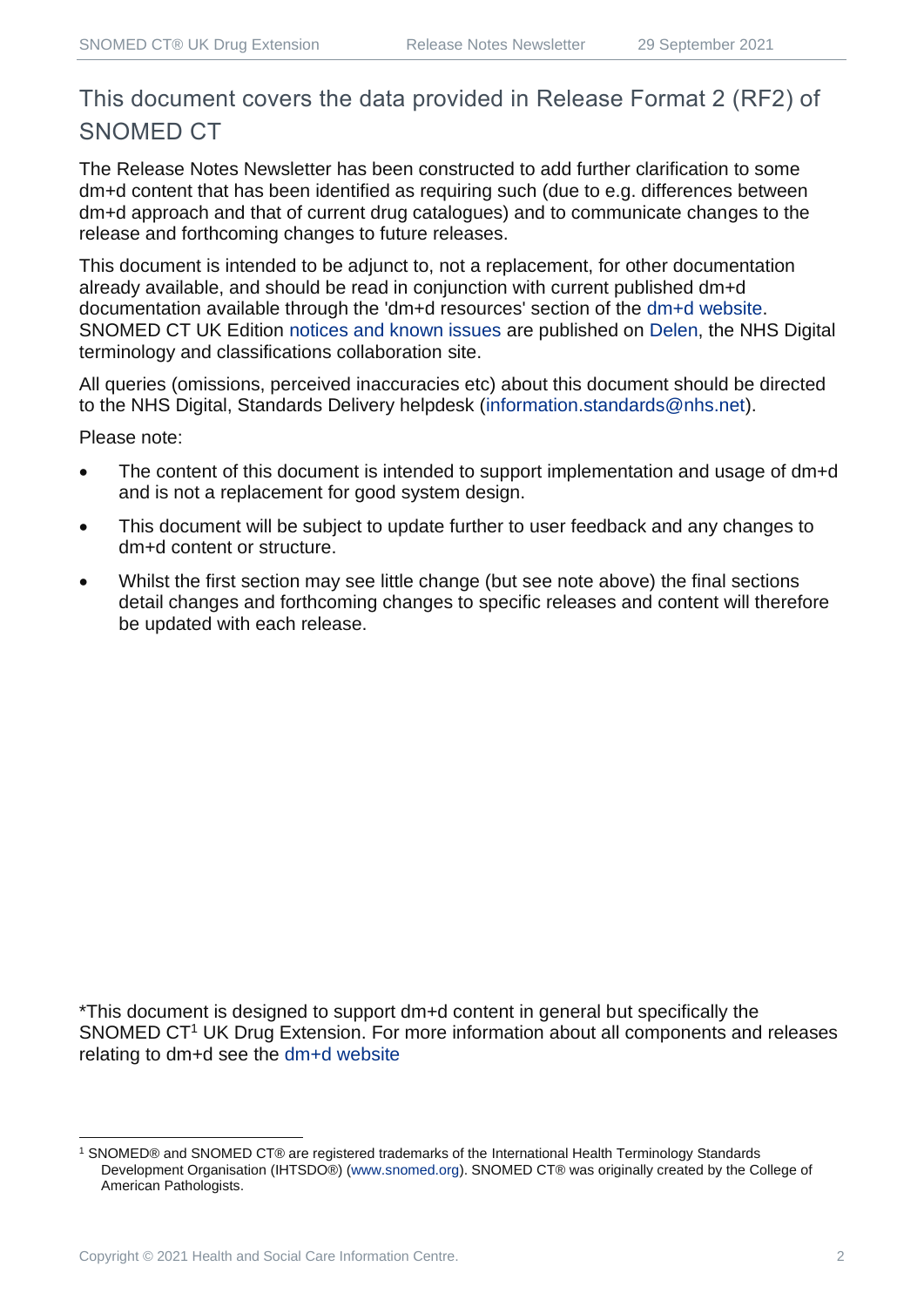### COPYRIGHT

- This material includes SNOMED Clinical Terms® (SNOMED CT®) which is used by permission of the International Health Terminology Standards Development Organisation (IHTSDO). All rights reserved. SNOMED CT®, was originally created by The College of American Pathologists. "SNOMED" and "SNOMED CT" are registered trademarks of the IHTSDO.
- The NHS Dictionary of Medicines and Devices (dm+d) has been developed and is delivered through a partnership between the Health and Social Care Information Centre [\(digital.nhs.uk\)](https://digital.nhs.uk/) and the NHS Business Services Authority [\(https://www.nhsbsa.nhs.uk/nhs-prescription-services\)](https://www.nhsbsa.nhs.uk/nhs-prescription-services)

## DISCLAIMER

The Health and Social Care Information Centre<sup>2</sup> (HSCIC) accepts no liability for loss of data or for indirect or consequential losses, which is not the result of the negligence of the HSCIC and liability for such losses is hereby expressly excluded.

No warranty is given by the HSCIC, the Department of Health and Social Care or the International Health Terminology Standards Development Organisation as to the accuracy and comprehensiveness of SNOMED CT. All conditions, warranties, terms and undertakings, express or implied, whether by statute, common law, trade practice, custom, course of dealing or otherwise (including without limitation as to quality, performance or fitness or suitability for purpose) in respect of SNOMED CT are hereby excluded to the fullest extent permissible by law.

<sup>&</sup>lt;sup>2</sup> The Health and Social Care Information Centre is a non-departmental body created by statute, also known as NHS Digital.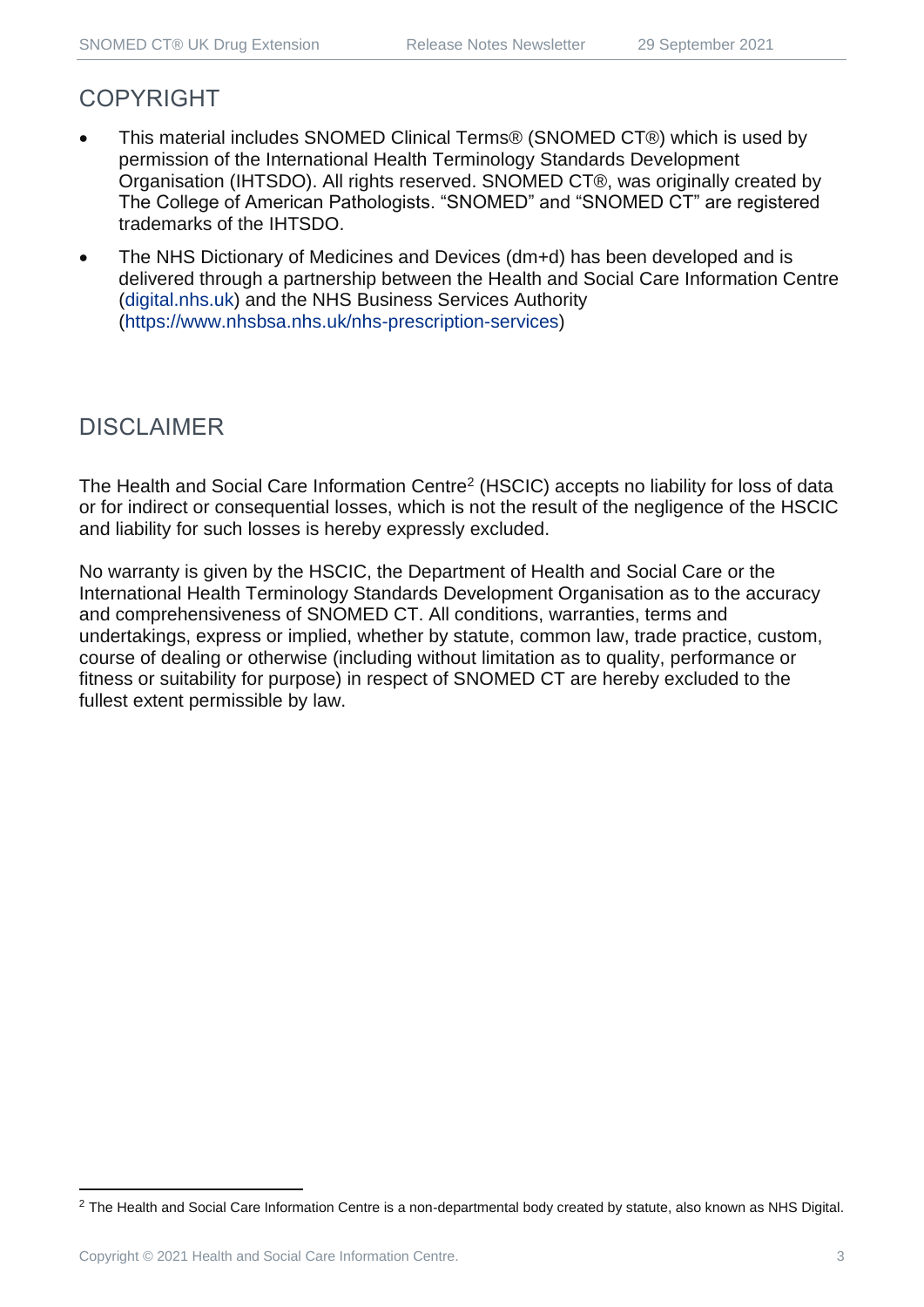## **1 Comments on current content:**

## **1.1 Dose forms**

With respect to Editorial Policy it is important to emphasise:

#### **1.1.1 Patches**

- Strength is usually expressed as the amount of 'active drug' (by weight) released over x hours (e.g. per hour or per 24 hours)
- The intended duration of usage of a patch is not identified at VMP or AMP level i.e. a transdermal estradiol patch releasing 50mcg/24hours would be represented by the same VMP whether it is intended for twice weekly usage or weekly usage
- No distinction is made to differentiate the type of drug reservoir utilised although this may be relevant in certain off-license indications.

#### **1.1.2 Injections**

Due to the need to add more information to the dose form in dm+d injections are expressed as e.g. powder and solvent for injection etc rather than merely injection. However, the need to pick a dose form of this complexity may be prohibitive in secondary care prescribing where the prescriber merely wishes to prescribe an 'injection'.

Within the guidance for secondary care there is outlined the means for prescribers to prescribe at the more abstract level (injection). Please refer to the Secondary Care Implementation Guidance for details, in the 'Implementation Guidance' section of the [dm+d](https://www.nhsbsa.nhs.uk/pharmacies-gp-practices-and-appliance-contractors/dictionary-medicines-and-devices-dmd)  [website.](https://www.nhsbsa.nhs.uk/pharmacies-gp-practices-and-appliance-contractors/dictionary-medicines-and-devices-dmd)

#### **1.1.3 Injections for intraspinal use**

Injections licensed for intraspinal administration are not differentiated at VMP level in dm+d. In addition a number of products that may be given by this route are unlicensed specials. For prescriptions requiring a product to be given by these high risk routes it is necessary that the suitability of the product to be administered is confirmed at the point of dispensing and/or administration.

#### **1.1.4 Alcoholic vs aqueous gels**

The base used in cutaneous products is not identified at VMP level in dm+d. This may mean that in order to specify a patients requirements more specifically prescribing at AMP level is more appropriate.

For example:

• Benzoyl peroxide 5% gel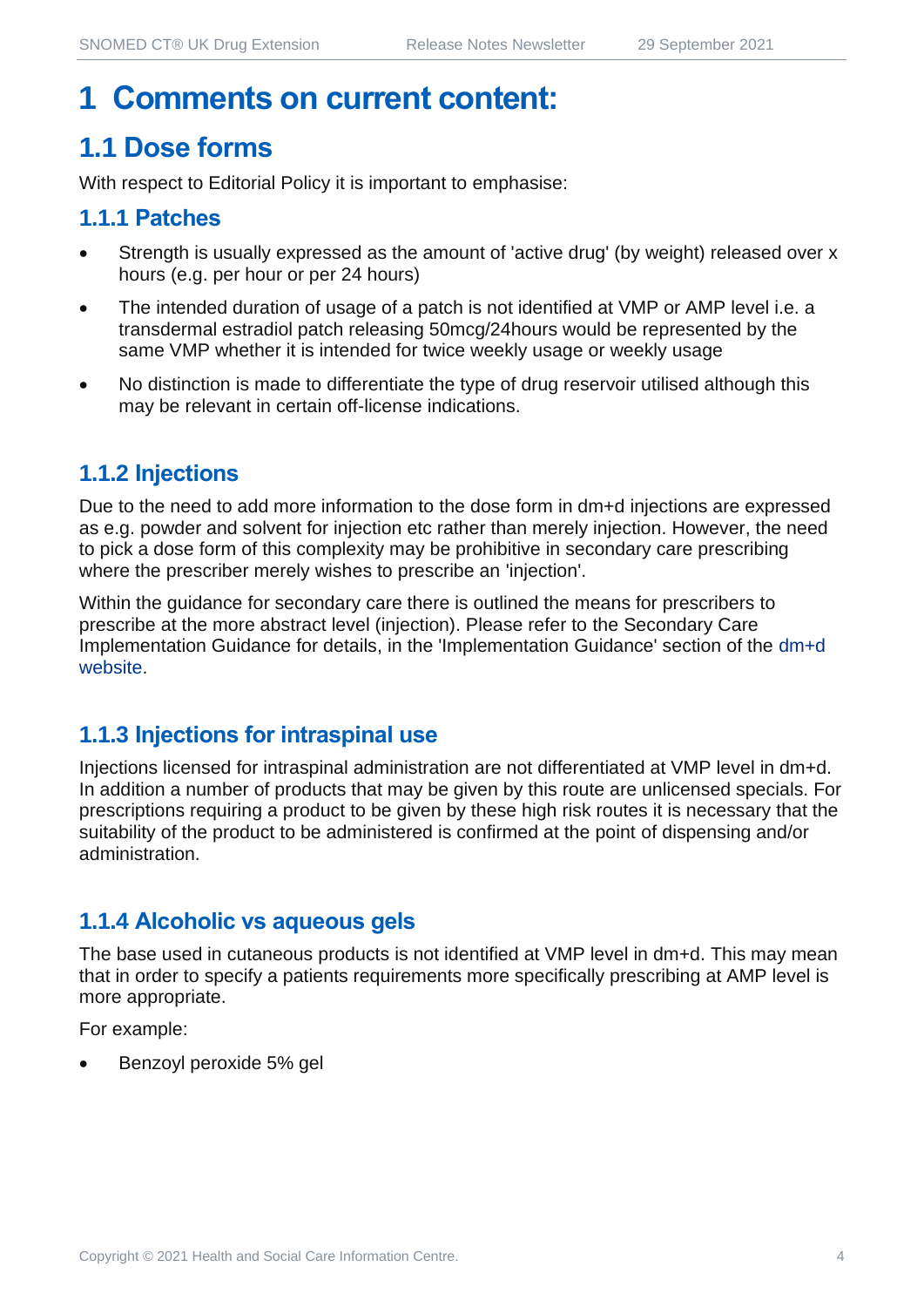## **1.2 Editorial Policy**

#### **1.2.1 Preservative Free**

The preservative free flag is used to denote the absence of preservative in preservative free *eye drops* only.

Please note:

- the setting of this flag only confirms that preservative is absent from the VMP; a null value does not necessarily indicate that it is present
- **The flag is not applied to any other dose form** i.e. intra-spinal injections are not distinguished (see note above).

#### **1.2.2 Route of administration**

Information on route of administration is provided at VMP level. The information is only provided as a support for decision support and not intended to inform clinicians on usage.

At VMP level routes are merely a superset of the linked AMP licensed routes.

#### **1.2.3 Inclusion of Unit of Measure at VMP**

Semantic normal form patterns for VMP descriptions in dm+d follow the pattern:

**Name Strength** Modification(s) **Form Unit dose** xxx-free(s)

Following this pattern would mean for tablets, capsules etc full description would be:

Atenolol 25mg tablets 1 tablet

To retain these full descriptions would make the descriptions unsuitable for use in a human interface. Therefore the unit dose is left implied (Atenolol 25mg tablets).

There are instances however where the form is insufficiently precise to describe the product and therefore the unit dose is included in the name. These instances include:

The form injection does not fully describe a product therefore the name is qualified with the unit dose form for example: ampoules, vials, pre-filled syringes etc.

E.g. Furosemide 50mg/5ml solution for injection ampoules.

• Other unit dose examples include: Budesonide 250micrograms/ml nebuliser liquid 2ml unit dose vials, Carbenoxalone 1% granules 2g sachets, Benorilate 2g granules sachets.

*See dm+d Editorial Policy for full examples and exceptions to this rule.*

#### **1.2.4 The use of Fully Specified Names and Preferred Terms**

The semantic representation of concepts in dm+d (the dm+d name and dm+d description) may be updated in line with changes to dm+d Editorial Policy, changes to the product name itself or to supplier names. Within the SNOMED CT UK Drug Extension the current dm+d derived description for the core concept classes of VTM, VMP, VMPP, AMP and AMPP becomes the Preferred Term so a change to the dm+d terms would cause the Preferred Term to be updated.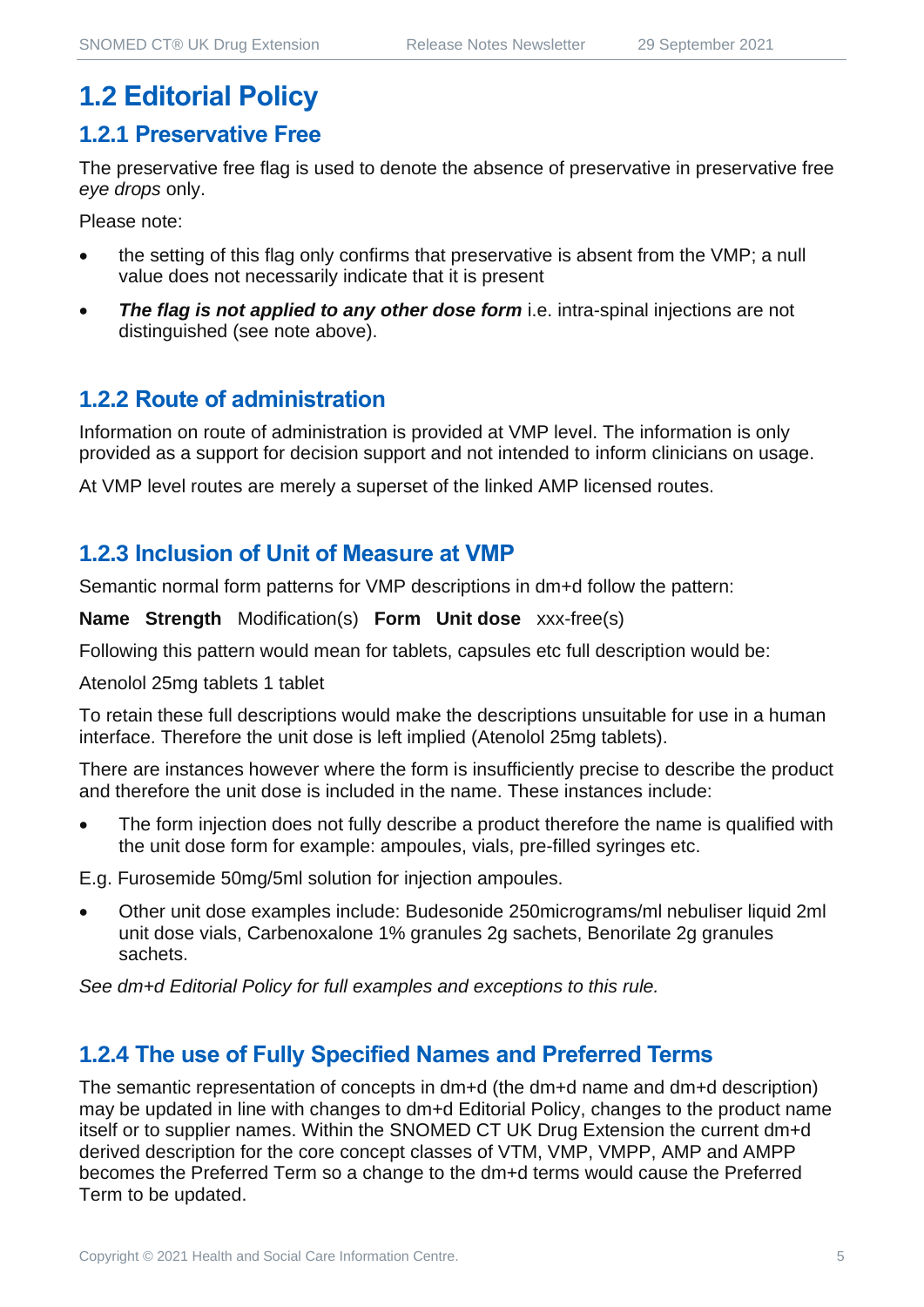Fully Specified Names in SNOMED CT will generally remain unchanged<sup>3</sup>. The differences in Editorial policies between SNOMED CT and dm+d mean that there will be instances where there is a mismatch between the Preferred Term and the Fully Specified Name.

#### **1.2.5 Mechanisms for specifying Descriptions for use in the UK Edition of SNOMED CT- Realm Language Refsets**

A combination of factors such as professional preference, clinical safety & data schema conformance require the use of some supplementary mechanism for Specifying SNOMED CT Descriptions applicable to the UK Edition of SNOMED CT.

From the October 2011 UK Edition, in RF1 an NHS Realm Description Subset was published. With the deprecation of RF1 this is replaced by the National Health Service realm language reference set published in two parts. The "Pharmacy part" as published in the SNOMED CT UK Drug extension and its 'Clinical part' partner in the UK Extension. Together these two encompass the entire SNOMED CT description content and identifies the preferred term to be used in the NHS realm for all SNOMED CT concepts.

In RF2 the refset can be found in the location Refset\Language. National Health Service realm language reference set (pharmacy part) refset ID 999000691000001104

National Health Service realm language reference set (clinical part) refset ID 999001261000000100

#### **1.2.6 Concept Status in dm+d vs Concept status in SNOMED CT**

Where concepts are created in dm+d and an identifier from the SNOMED CT International Release is not available at that time a SNOMED CT UK Drug Extension identifier is allocated. This is released in the dm+d XML data.

When the dm+d concepts are subsequently used to create the SNOMED CT UK Drug Extension it may be that the dm+d derived concept is determined to be a duplicate of a concept now available in the SNOMED CT International Release. In these instances the dm+d derived concept is given a retired status with a relationship to the SNOMED CT International Release concept. In the XML data the dm+d derived concept may remain valid with its original identifier for some time.

There may be instances where a SNOMED CT identifier from the International Release has been allocated to a concept within dm+d and this is subsequently discovered to be inappropriate for the dm+d concept. In this instance the SNOMED CT identifier from the International Release will appear in the dm+d XML format data as a previous identifier. These identifiers from the International Release will appear in the SNOMED CT UK Drug Extension with a status of current.

<sup>3</sup> From the SNOMED CT Technical Reference Guide for the FullySpecifiedName:

Changes in presentation such as changed capitalization, punctuation, spelling or revision due to changes in agreed presentation style are permitted as long as they do not change the specified meaning of the Concept. Some changes to the semantic type shown in parentheses at the end of the FullySpecifiedName may also be considered minor changes if the change in hierarchy does not alter the Concept's meaning.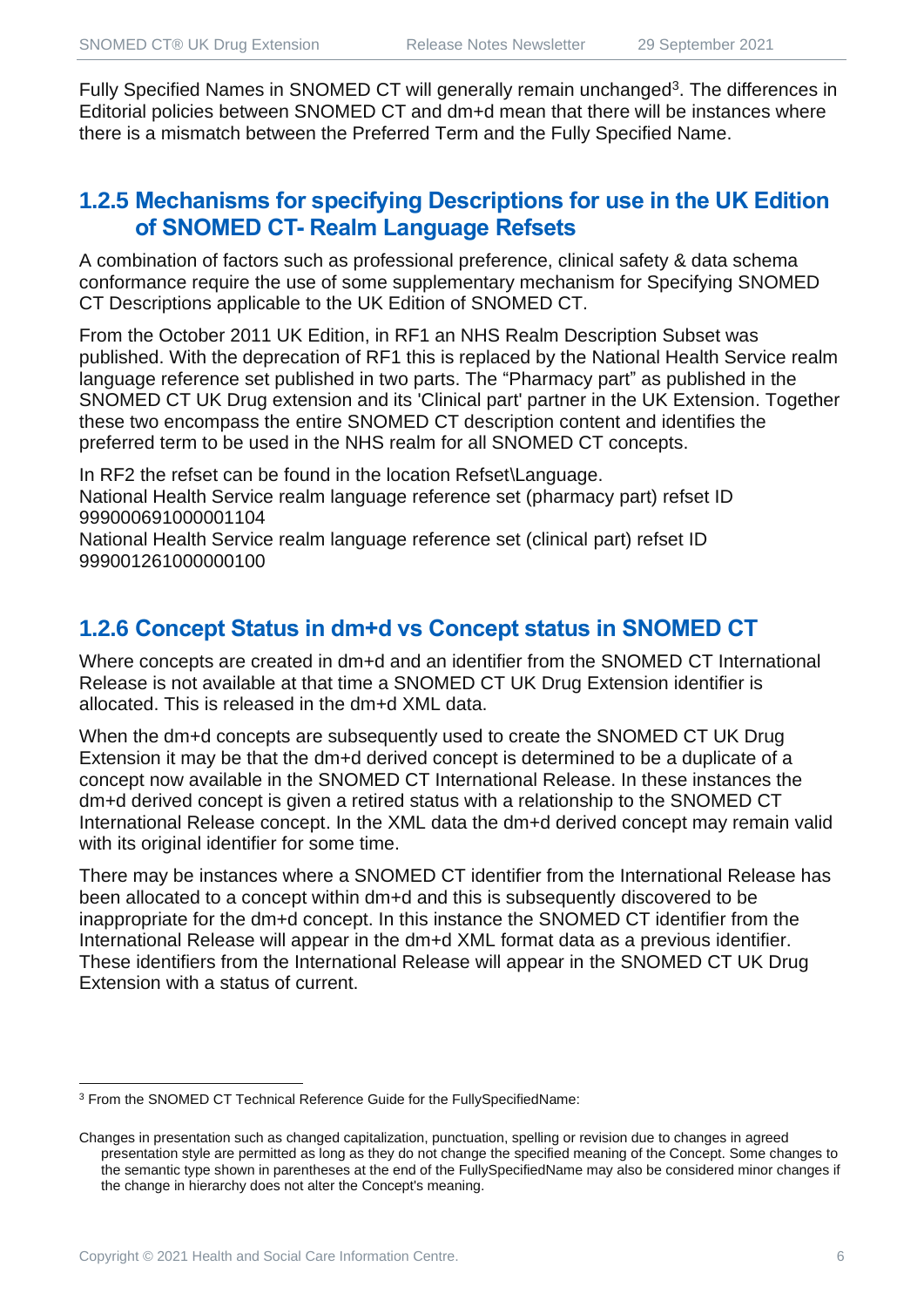## **1.3 Specific Products**

#### **1.3.1 Morphine and Tramadol modified release products**

Because there are no pharmacopoeial standards for oral modified release preparations 12 and 24 hour modified release morphine products are not distinguished at VMP level in dm+d. The same applies to the modified release tramadol products.

Two subsets are provided with the SNOMED CT release distinguishing related AMPs according to current licensed indications. For products where licensed indications are not available, for example, where wholesalers may provide products from several manufacturers and SPCs are not available these products will not be included in the 12 and 24 hour modified release subsets.

Explanation of how these subsets can be utilised within a prescribing framework can be found in the Secondary Care Implementation Guidance, in the 'Implementation Guidance' section of the [dm+d website.](https://www.nhsbsa.nhs.uk/pharmacies-gp-practices-and-appliance-contractors/dictionary-medicines-and-devices-dmd)

#### **1.3.2 Valproic acid vs valproate semisodium**

We have taken advice and clinically the active moiety for these products is the same and so they are not differentiated at VMP level. The two brands available have different indications so it may be necessary for the prescriber to specify the brand required to ensure they are prescribing within the details of the product license.

This may be an issue for other products such as cyproterone acetate where two brands exist with different indications for use.

#### **1.3.3 Concentrate and 'High Strength' Morphine and Methadone**

dm+d does not identify concentrate or 'high strength' morphine or methadone products as such in the VMP term. Consideration should be given to how these products are displayed in picking lists to reduce the risk of mis-selection where multiple strengths are available.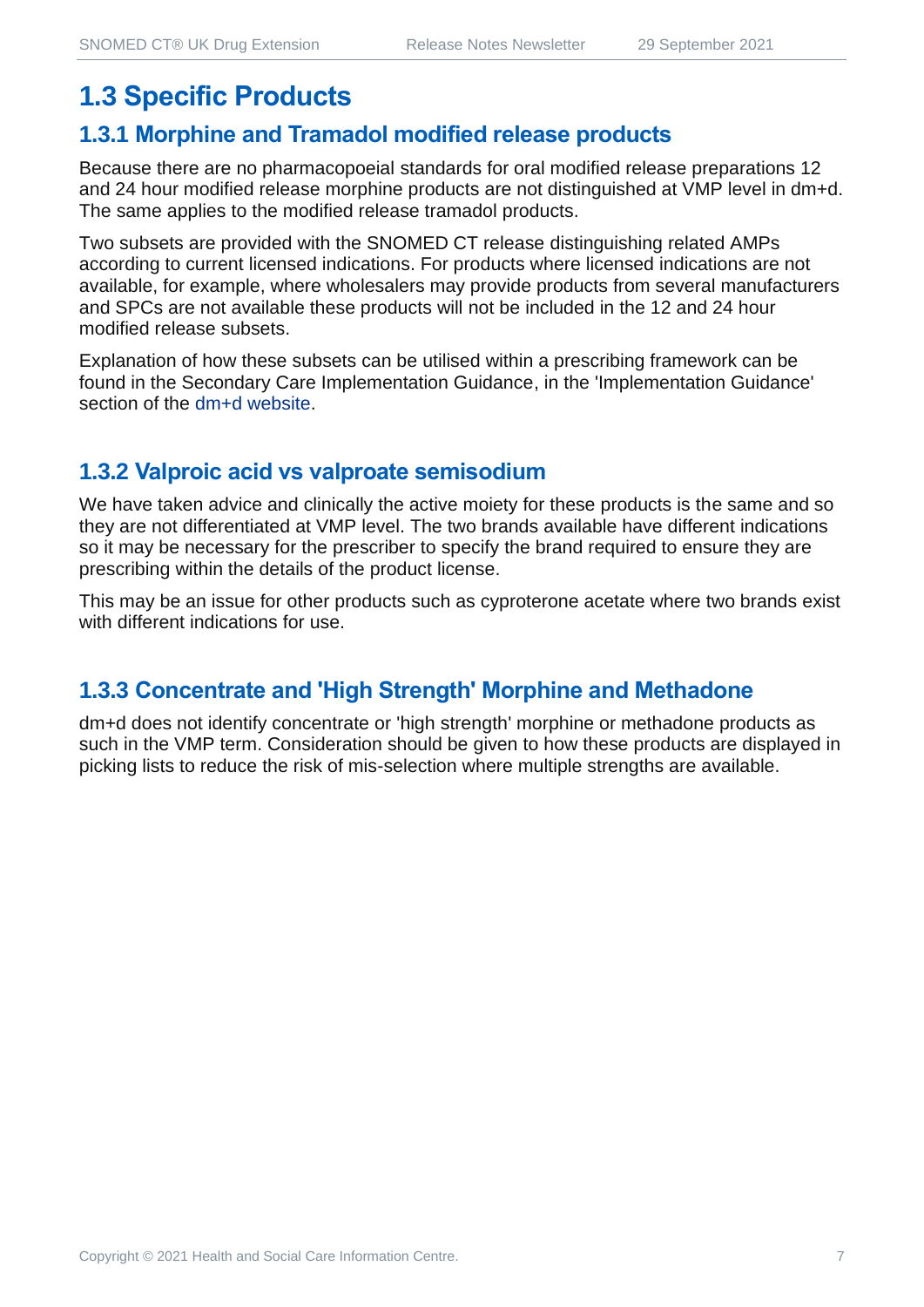## **1.4 Other Information**

#### **1.4.1 Duplicated SNOMED IDs**

It is a basic principle of terminology that concept identifiers should not be reused. Due to a process error in 2006 a small number of SNOMED IDs were issued twice in dm+d. The concepts bearing these duplicated identifiers have all been invalidated and license holders were notified at the time. However it is recognised that since that time a number of new licenses have been issued and so a list of the duplicated identifiers and the terms is provided here for information.

| ID                                  | dmd_name                                                                                               | conceptType |
|-------------------------------------|--------------------------------------------------------------------------------------------------------|-------------|
| 9854411000001103                    | Smartflow drainable night drainage bag NB2 2litre, AMPP<br>120cm tube (Manfred Sauer UK Ltd) 10 device |             |
|                                     | 9854411000001103 Medium chain triglycerides - invalid                                                  | <b>VTM</b>  |
|                                     | 9854511000001104 Calcium + Magnesium                                                                   | <b>VTM</b>  |
|                                     | 9854511000001104 Gel-X tablets (Oakmed Ltd)                                                            | AMP         |
|                                     | 9854611000001100 Ostomy discharge solidifying agents 140 tablet                                        | VMPP        |
| 9854611000001100 llchthammol + Zinc |                                                                                                        | <b>VTM</b>  |
| 9854711000001109                    | Gel-X tablets (Oakmed Ltd) 140 tablet                                                                  | <b>AMPP</b> |
| 9854711000001109                    | Amiloride + Cyclopenthiazide - invalid                                                                 | <b>VTM</b>  |
| 9854911000001106                    | Meglumine amidotrizoate + Sodium amidotrizoate<br>- invalid                                            | <b>VTM</b>  |
|                                     | 9854911000001106  International normalised ratio testing strips 24 strip VMPP                          |             |

#### **1.4.2 Subset Information**

Information relating to the scope and status of subsets contained in the SNOMED CT UK Drug Extension can now be found at the [Data Dictionary for Care \(DD4C\).](https://dd4c.digital.nhs.uk/dd4c/)

#### **1.4.3 RF2 module dependency**

Several back-dated changes were made to the module dependency reference set (900000000000534007) in the release of 1 April 2017.

Modules effective as at 2016-12-07 and 2017-01-04 that are stated incorrectly as being dependent on modules effective as at 2016-01-31 or 2016-04-01 have had those target effective times corrected to 2016-07-31 or 2016-10-01 respectively.

For effective times 2006-05-01 onwards, dates representing the dependency of the SNOMED CT United Kingdom Edition reference set module (999000031000000106) on the SNOMED CT United Kingdom drug extension module (999000011000001104) have been updated to align with the dates representing the dependency of the SNOMED CT United Kingdom Edition module (999000041000000102) on the SNOMED CT United Kingdom drug extension module (999000011000001104).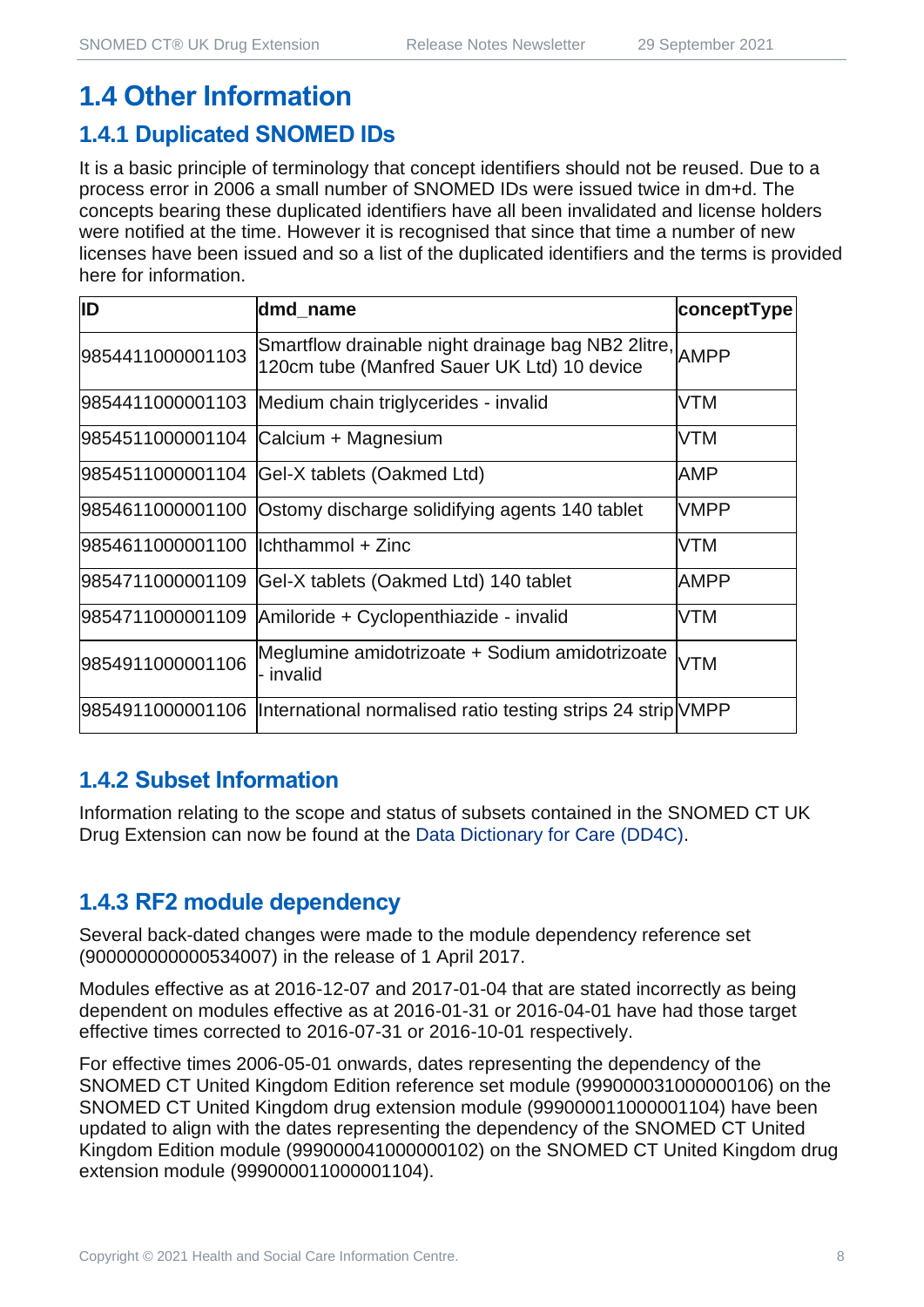For effective times before 2011-04-01, dates representing dependency on the SNOMED CT model component module (900000000000012004) have been updated to align with the single effective date (2002-01-31) of the model component module which remained unchanged during that period.

For effective times before 2004-01-31, in the release of 1 April 2017, dependencies were exhaustively represented. These included the missing immediate dependencies of the SNOMED CT United Kingdom drug extension module (999000011000001104) and of the SNOMED CT United Kingdom drug extension reference set module (999000021000001108) during that period. In the release of 1 April 2018, all dependency entries effective before 2004-01-31 were removed to reflect the SNOMED CT United Kingdom Edition baseline effective time of 2004-01-31.

#### **1.4.4 RF2 association references**

In the release of 21 March 2018, references in the WAS A association reference set (900000000000528000) to an unreleased component (reference effective as at 2015-04-02 and inactivated 2015-04-29) were removed.

In the release of 1 April 2018, references in the MOVED FROM association reference set (900000000000525002) effective as at 2010-03-10, but with a target component effective from 2010-04-01, have had the effective time corrected to 2010-04-01.

In the release of 4 September 2019, NHS Digital released a new dm+d specific association reference set:

• 10991000001109|NHS dictionary of medicines and devices association type reference set|

This refset provides a link between Inactive SNOMED CT concepts that are still in use in dm+d and their Active replacement in the SNOMED CT UK drug Extension release.

#### **1.4.5 NHS dm+d (dictionary of medicines and devices) realm language reference set**

The NHS dm+d realm language reference set has now been fully superseded by the NHS realm language reference set (pharmacy part).

In October 2019 NHS Digital stated their intent to withdraw the NHS dm+d (dictionary of medicines and devices) realm language reference set.

In the 29.1.0 15-Apr-2020 release NHS Digital set every member of the NHS dm+d realm language reference set as Inactive.

The metadata concept 999000671000001103 |National Health Service dictionary of medicines and devices realm language reference set (foundation metadata concept)|

remained Active. It will be inactivated in the 31.5.0 March 2021 release.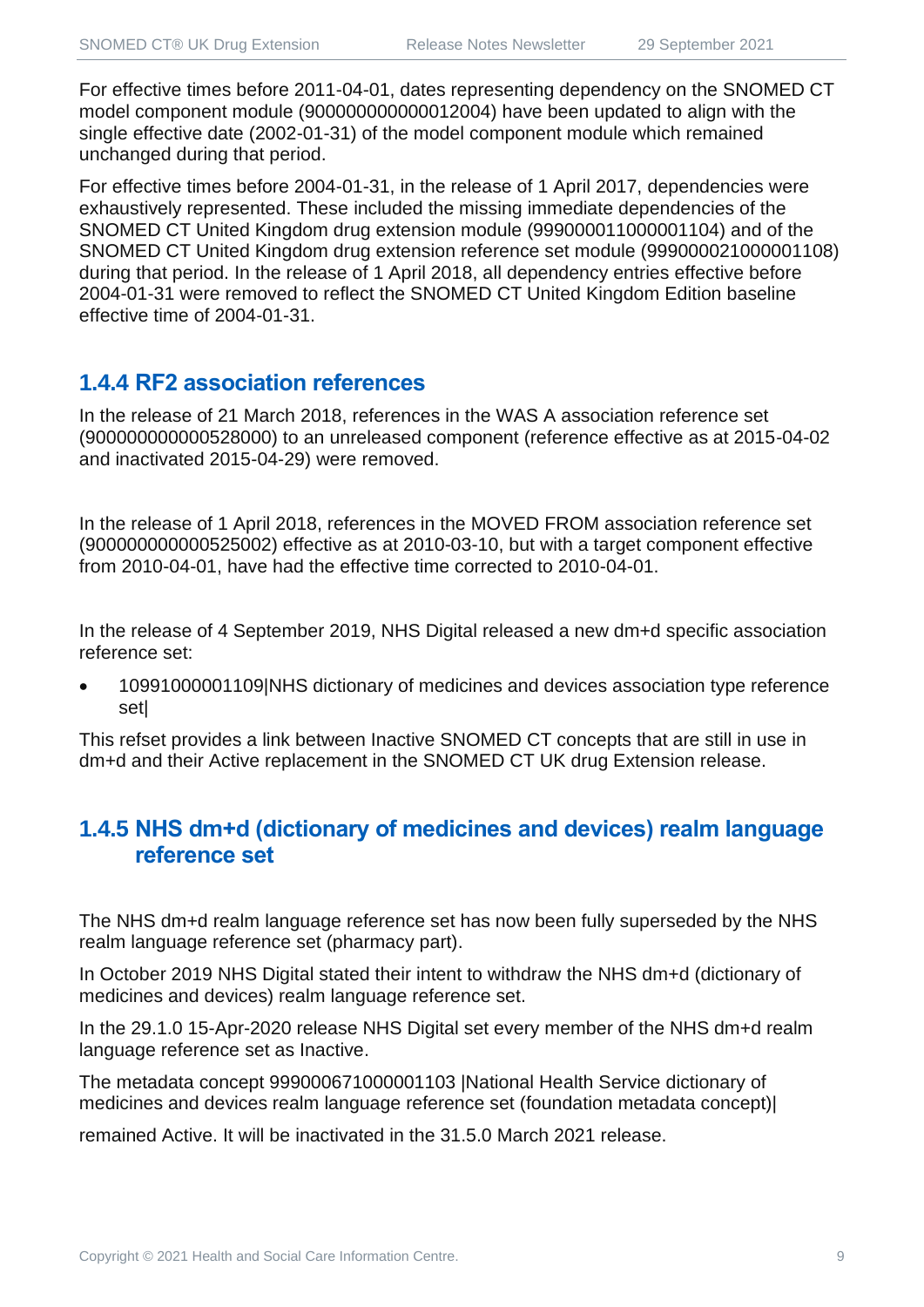## **1.5 Work in Progress**

## **1.5.1 Medical Devices Dictionary (MDD)**

Work is in progress on expanding the population of medical devices in dm+d.

Currently only those devices reimbursable in Primary Care (appliances) are routinely populated in MDD. Work on the MDD will potentially impact on these appliances with respect to more appliances being described at VMP level and some change in textual descriptions.

More information will be provided as it comes available.